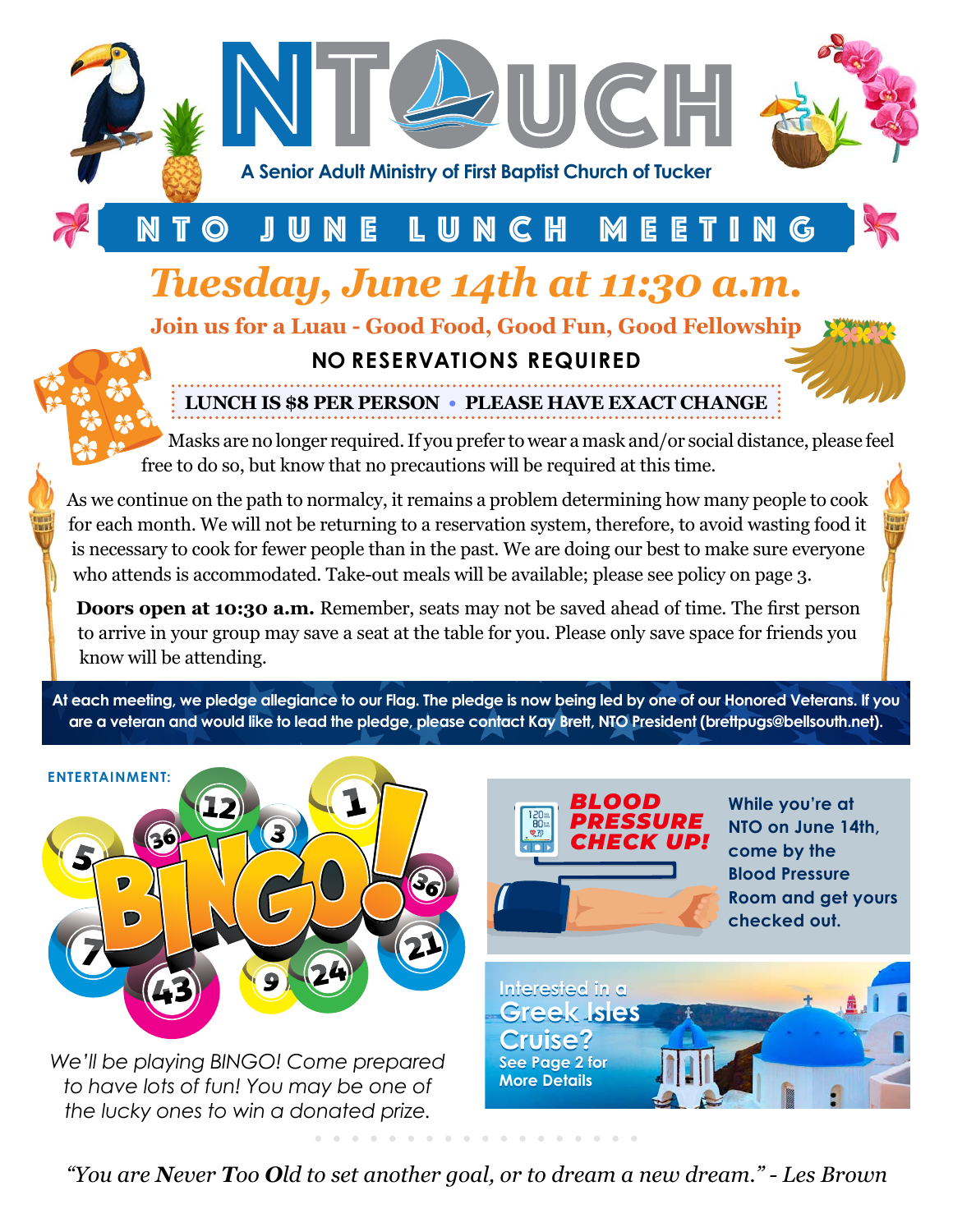

# The NOTE THROUGH WIRE G GOLD

### **The Next Book Group Meeting is June 16th in the LFH**

The next meeting will take place on Thursday, June 16th at 10:00am in the LaVista Fellowship Hall (main building at the long green awning). The book is *"The Note Through the Wire: The Incredible True Story of a Prisoner of War and a Resistance Heroine" by Doug Gold.*

> A D V E N T U R E S W I T H P H I L L A D V E N T U R E S W I T H P H I L L

**Room** 

Book Group meets on the third Thursday of each month. If you would like to join us, please contact Kathy Ray; she will make sure you get this year's book list. Our theme this year is *"Memoirs and Other Works."* 

Good Readings!

**The Tri** 

Open on Meeting Day

**- Kathy Ray 770-605-2498** • **kathy.ray1955@gmail.com**

*Therefore encourage one another and build each other up, just as in fact you are doing.*

**Thessalonians 5:11**

#### **GREECE & THE GREEK ISLES** 11 DAYS: OCTOBER 4 - 14, 2022 **THENG: ATHENS \* CORINTH \* MYKONOS \* EPHESUS<br>PATMOS \* SANTORINI \* DELPHI \* KALAMBAKA \* THESSALONIKI**<br>Including a 3-Day Cruise to the Greek Isles & Turkey

**ADVENTURES WITH PHILL** \$4279 FROM ATLANTA®<br>tour price is \$3759 plus \$520 gov't taxes/t More Information, Please Contact Phill Nall<br>Tel: (770) 757-0527 Email: adv

PACE IS LIMITED! SIGN UP TODAY!

‹ The **Greece & Greek Isles** trip is still open. If you would like to go, contact **Phill Nall as soon as possible, via email below.**

**Email Phill Nall at: adventureswithphill@gmail.**

*If you are interested in a trip—a day's outing, overnight, or longer—please come to the Trip Room and share with us.*

The Healing Place Walking & Exercise in the FBC Gym

**Monday-Thursday 9:30-11:00 AM**

• AIR CONDITIONED! • MUSIC! •

For a safe, weather-controlled space to walk, come to the FBCT Gym and be accompanied by music and friends while you walk. The Healing place is open each week Monday thru Thursday, 9:30am to 11:00am. Masks are not required.

**NTO has medical equipment (walkers, canes, wheelchairs, etc.) for loan. Please call the church office to find out if what you need is what we have.**